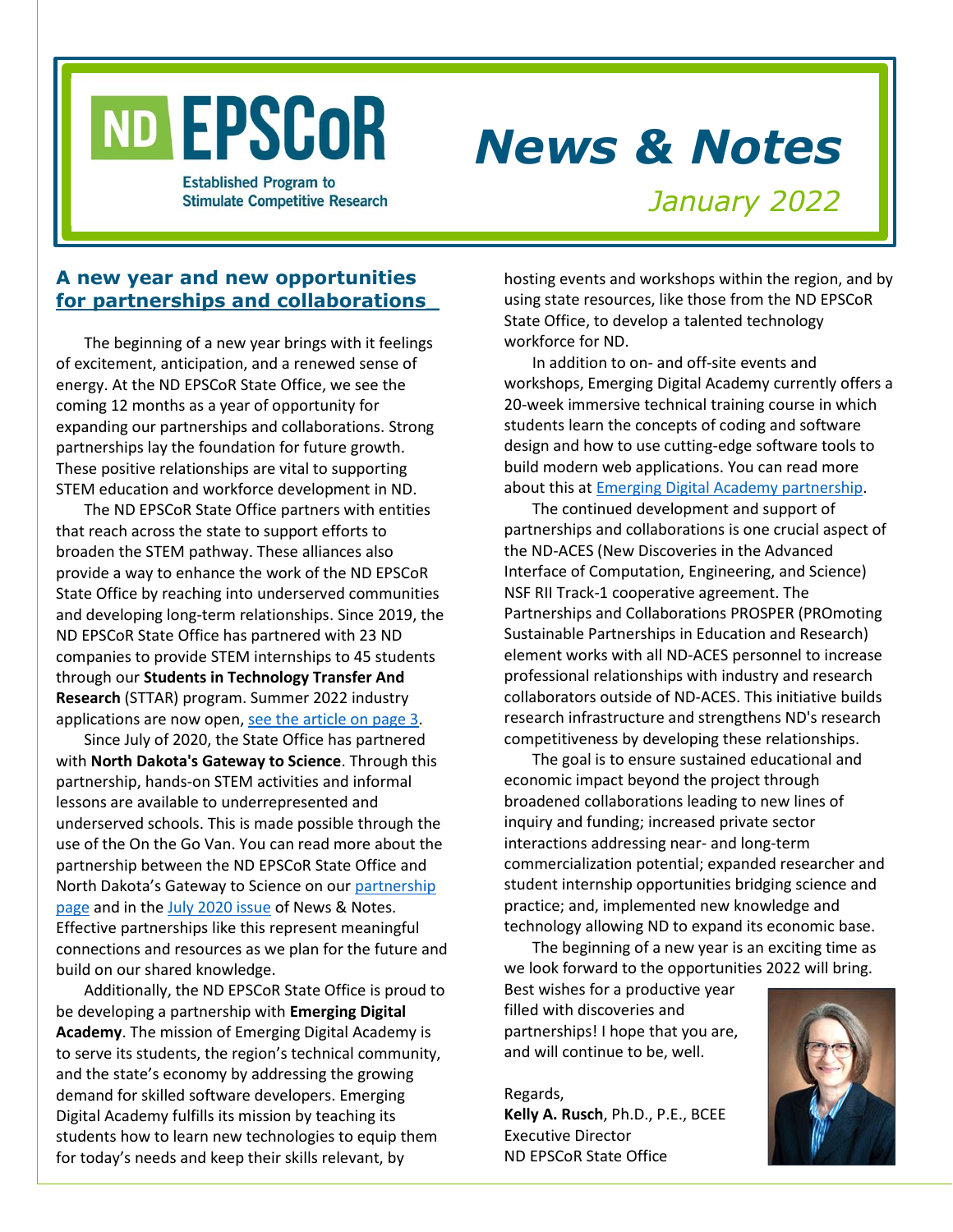# **NATURE program Sunday Academies\_\_\_\_\_\_\_\_\_\_\_\_\_\_\_\_\_\_\_\_**

The Nurturing American Tribal Undergraduate Research and Education (NATURE) Sunday Academy program for the 2021-2022 school year began in October and will continue through April. The Sunday Academy Program generates interest in STEM among American Indian students. Once a month during the academic year, middle and high school students are brought together one Sunday each month to explore practical day-to-day problems involving STEM requiring them to analyze the problem, and seek potential solutions.

Sunday academy sessions are held at each of the participating Tribal Colleges/Universities (TCUs) and are hosted by TCU STEM faculty, who serve as the NATURE Coordinator at each site. Activities usually begin at 10, or 11:00 am and last up to four hours, including lunch. Cultural relevance and hands-on activities are emphasized in all topic areas. Sessions are developed and delivered by TCU, NDSU, and UND faculty.

Last month, **Mijia Yang** (Associate Professor and Associate Chair, Civil Engineering, NDSU) traveled to Sitting Bull College (SBC) to deliver his activity titled, "Enter or Not Enter a Building After Fire: Post-disaster Structural Safety Assessment for Immediate Rescue Through UAV Acquired Images," to middle and high school students.



*SBC students made black marks on the building they built using blocks. These marks indicated the burned regions and could be identified.*

During Yang's activity, students learned how to fly UAVs (unmanned aerial vehicles, which are commonly known as a drones), to take photos in different formats and transfer images from cameras to computers, and to process images and identify the extent of fire damage.

"Students had fun and enjoyed the activities: flying drones (UAVs), building structures, capturing the burned areas, and tracing vibrations of aluminum bars through computer visions," said Yang.

Yang enjoys the experience of working with the NATURE program and providing advanced science and technology demonstrations to students. "Students were amazed by how much computer vision can do," he added.

For information about NATURE Sunday Academy, contact **Raymond Burns**, the ND EPSCoR State Office Tribal Partnerships Manager, by **email** or calling 701-231-8606. You can also visit our [NATURE Sunday](https://www.ndepscor.ndus.edu/ndep/nature/sunday-academy/)  [Academy page](https://www.ndepscor.ndus.edu/ndep/nature/sunday-academy/) for additional information.

# <span id="page-1-0"></span>**2022 STTAR business applications open\_\_\_\_\_\_\_\_\_\_\_\_\_\_\_\_\_\_\_\_\_\_\_\_\_**

The Students in Technology Transfer And Research (STTAR) program, an ND EPSCoR State Officesponsored, state-funded program, offers ND-based businesses the opportunity to cost-share student internship salaries during the summer of 2022. The application window for 2022 is now open. ND companies and organizations hire great students who use their academic training and



*STTAR 2021 participants operate a drone as a part of their internship.*

expertise to help find solutions to technical challenges while sharing the salary costs with the ND EPSCoR State Office. ND EPSCoR state-funded cost-sharing provides \$7.50 per hour toward the student's summer salary.

The STTAR program provides an opportunity to gain valuable work experience. Funding is limited for 2022, and applications are accepted on a first-come, firstserved basis. The qualifying criteria include:

- The business must be a ND company or have a ND-based office;
- The work/project must have a science, technology, engineering, or math (STEM) focus for the internship; and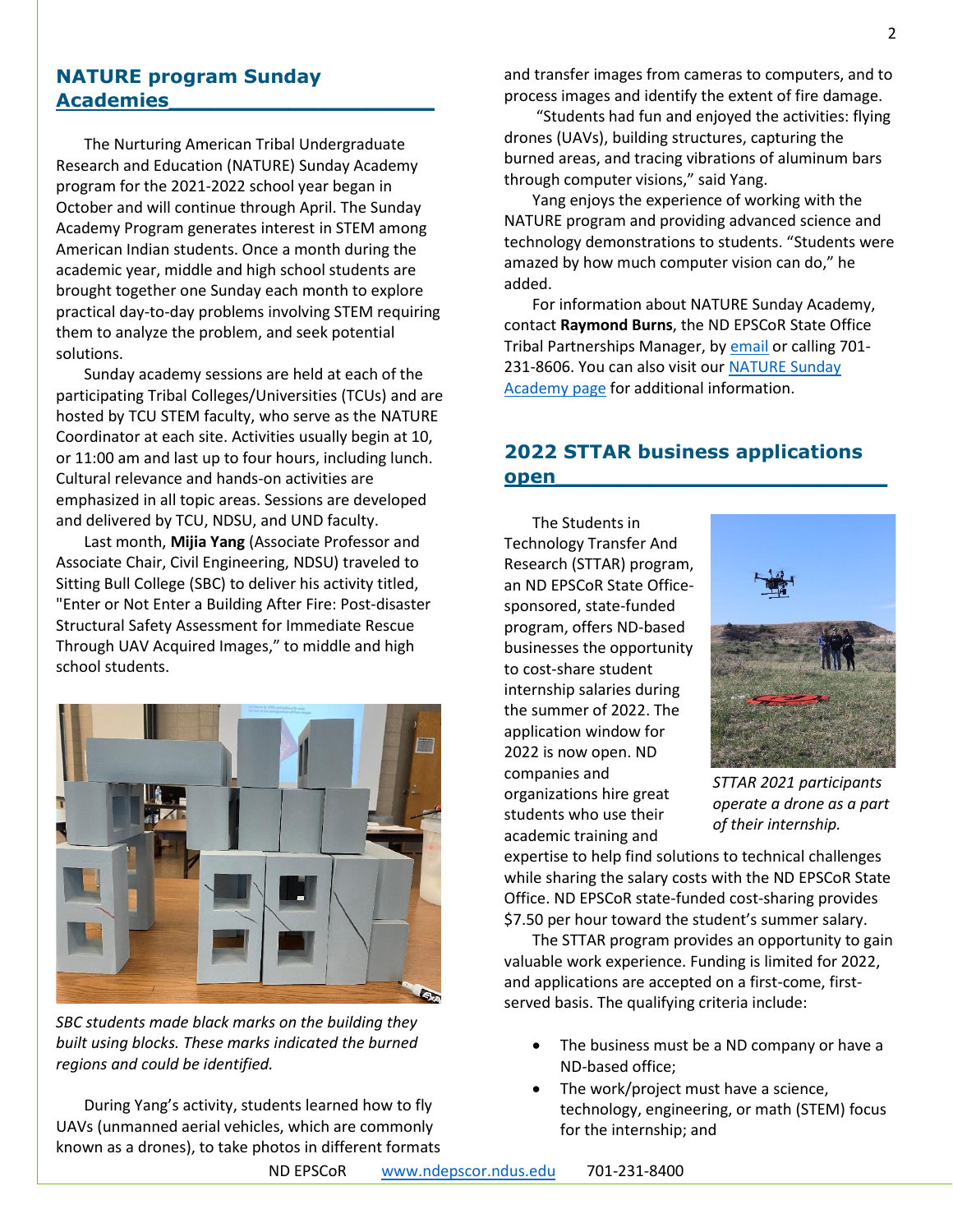The internship must be a minimum of eight weeks and a maximum of 12 weeks.

The ND EPSCoR contribution for the internship is up to \$3,600 per individual student. For more information or to obtain a business partner application, please visit [the STTAR program webpage](https://www.ndepscor.ndus.edu/programs/sttar/) o[r email ND](mailto:ndepscor@ndus.edu) EPSCoR.

# **The STEM at Home video series continues\_\_\_\_\_\_\_\_\_\_\_\_\_\_\_\_\_\_\_\_\_**

The ND EPSCoR State Office brings fun STEM projects to families at home via our YouTube channel. STEM at Home features simple and exciting STEM projects for young students to help teach essential critical thinking skills and potentially spark a lifetime interest in STEM.

Our entire collection of STEM project videos and shopping lists is availabl[e here.](https://www.ndepscor.ndus.edu/ndepscorprograms/stem_at_home_activities/) Also, watch our newest winter-themed video in our STEM at Home series, Make Your Own Snow, linked below.



# ND EPSCOR STEM at Home Activities Series

*Get the complete shopping list for the Make Your Own Snow activit[y here.](https://bit.ly/3tKhNAX)*

[Subscribe to our YouTube channel](https://bit.ly/ndepscorchannel) and visit our [STEM activities page](https://www.ndepscor.ndus.edu/ndepscorprograms/stem_at_home_activities/) for shopping lists. You can also visit our [STEM Education Portal](https://www.ndepscor.ndus.edu/stem_education/stem_education_portal/) and [NATURE Sunday](https://www.ndepscor.ndus.edu/ndep/nature/sunday-academy/)  [Academy](https://www.ndepscor.ndus.edu/ndep/nature/sunday-academy/) pages for more activities and lesson plans that strengthen the STEM pathway for students across ND.

# **Budget revisions\_\_\_\_\_\_\_\_\_\_\_\_\_\_\_\_**

As 2022 begins, our thoughts turn to the spring semester and planning the end of several awards. ND-ACES wraps up its second year on June 30 and transitions to year three on July 1. The ND EPSCoR State Office STEM awards end in May, and the 2021-2022 fiscal year ends in June.

With all of these "endings," it is important to remember that approved project scope, budgets, and justifications continue to determine how funds can be spent. For example, supplies purchased with award funding must be used within the award period in a manner that benefits the award and cannot be used to restock supplies or purchase items for research that will take place after the award end date. The goal to avoid leaving funds on the table is not a valid justification for making an expenditure that is outside the award scope or that will benefit a period outside of the award.

Occasionally, the need arises to rebudget funds as an award draws to a close, allowing for reallocations to categories that most benefit the award objectives. For example, the need for supplies typically drops off at the end of an award, but additional publication funding may be required to disseminate research results. Additionally, student funding may need to be adjusted as final research efforts are conducted. Therefore, during the next several months, it is critical that all remaining funds is used in a way that provides maximum benefit to achieving the award objectives. Please [get in touch with ND EPSCoR](mailto:ndepscor@ndus.edu) if you have any questions.

# **CIRCLES Alliance survey and interview opportunities\_\_\_\_\_\_\_\_\_\_**

In October 2020, the ND EPSCoR State Office joined five other EPSCoR states (Idaho, Montana, New Mexico, South Dakota, and Wyoming) in a National Science Foundation-funded collaborative research project that forms an Alliance to connect with tribal community members within those states to gain a better understanding of each community's definition and perspective of STEM (science, technology, engineering, and mathematics). Initially, Alliance members planned to visit each tribal community, but with the COVID pandemic continuing, the Alliance has decided to continue to make virtual connections.

Using a common set of questions across the sixstate CIRCLES (Cultivating Indigenous Research Communities for Leadership in Education and STEM) Alliance, participants input is being gathered through virtual interviews over Zoom or through an online survey with tribal community stakeholders to gain their perspective on how indigenous based STEM education is currently being incorporated or might be incorporated in the future, to support student STEM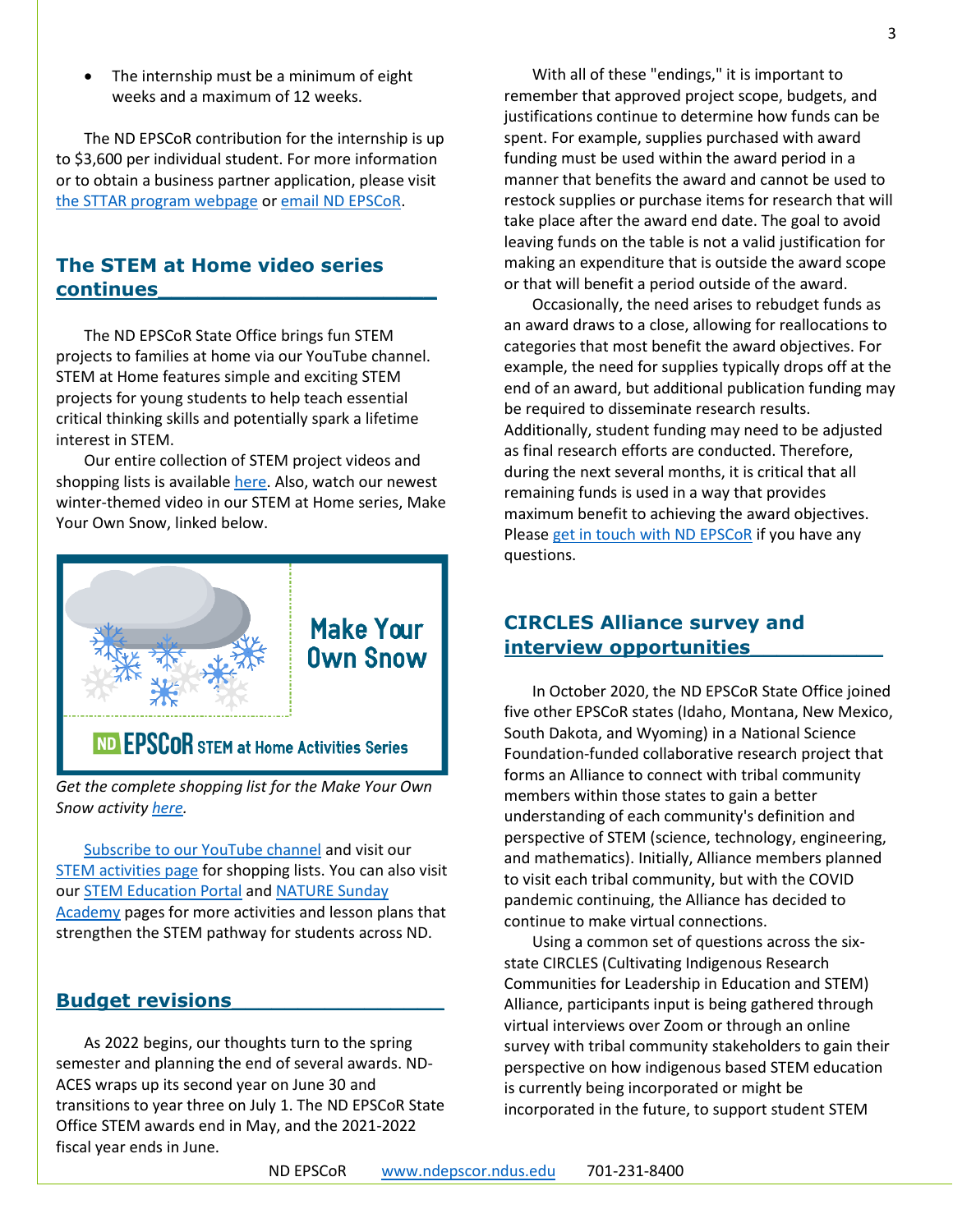learning. To participate in an interview or survey, you must be 18 years or older.

The ND EPSCoR State Office has created [a link to a](http://bit.ly/circlesalliance)  [90-second video](http://bit.ly/circlesalliance) that describes these efforts. The anonymous online survey is [available at this link.](https://ndstate.co1.qualtrics.com/jfe/form/SV_0vtVlLFJlzwWH2Z) Additionally, ND EPSCoR is conducting individual virtual interviews. If you would prefer to participate in an individual interview, please contact ND EPSCoR at [ndepscor@ndus.edu,](mailto:ndepscor@ndus.edu) or call 701-231-8400.

This effort aims to foster better connections with tribal communities and support STEM educational programming. Working toward that goal, the ND EPSCoR State Office humbly requests your assistance in completing this survey or contacting us to set up a virtual interview. The CIRCLES Alliance believes this is a particularly poignant time to reflect on observations regarding indigenous based STEM education as the COVID pandemic has brought some new challenges into focus. Learn more about the [North Dakota CIRCLES](https://www.ndepscor.ndus.edu/ndepscorprograms/circles_alliance_prime_institution_umt_2020_2022/)  [effort here.](https://www.ndepscor.ndus.edu/ndepscorprograms/circles_alliance_prime_institution_umt_2020_2022/)

# **Welcome the new Business Manager**

Please join us in welcoming the ND EPSCoR State Office's new Business Manager, **Eric Exner**. Exner comes to the ND EPSCoR State Office from the North Dakota University System where he was a Business Analyst within Core Technology Services.

Exner's responsibilities include the oversight of all financial transactions related to ND EPSCoR and the ND EPSCoR State Office at all participating campuses.

Exner officially begins his position on January 20, 2022.

# **Events and trainings\_\_\_\_\_\_\_\_\_\_\_\_\_**

# **ND EPSCOR**<br>2022 State Conference

Wednesday, April 6, 2022 Alerus Center in Grand Forks, ND

The 2022 ND EPSCoR Annual Conference will be on Wednesday, April 6, 2022, at the Alerus Center in Grand Forks, ND. The ND EPSCoR Conference is an annual event that brings together faculty, students, and the community to celebrate the STEM endeavors taking place within ND EPSCoR's participating institutions.

Accommodation is available at th[e Canad Inn](https://www.canadinns.com/stay/grand-forks/) and surrounding hotels.

[Register here.](https://symposium.foragerone.com/nd-epscor-2022-state-conference/register) This registration link is for both virtual content access and in-person attendance. If attending in person, please register by noon on Friday, March 18, 2022.

[Submit a virtual poster here.](https://symposium.foragerone.com/nd-epscor-2022-state-conference/submission)

Poster submissions are welcome from students and faculty from our participating institutions. The deadline to submit a virtual poster via the poster submission link is noon on Friday, March 4, 2022.

[View the virtual poster guidelines here.](https://www.ndepscor.ndus.edu/fileadmin/ndus/ndepscor/State_Conference/Poster_Submission_Guidelines_2022.pdf) [View the agenda here.](https://www.ndepscor.ndus.edu/fileadmin/ndus/ndepscor/State_Conference/2022_ND_EPSCoR_State_Conference_Agenda.pdf)

Additional resources for poster authors and presenters are available o[n our templates and](https://www.ndepscor.ndus.edu/resources/)  [information page](https://www.ndepscor.ndus.edu/resources/) and our [logo page.](https://www.ndepscor.ndus.edu/resources/helpful-resources/poster-logos/)

Visit the [ND EPSCoR State Conference information](https://www.ndepscor.ndus.edu/news/nd_epscor_state_conf/)  [page](https://www.ndepscor.ndus.edu/news/nd_epscor_state_conf/) often. More details to come as the event approaches.

3 Minute Thesis Training

# **Present your research in** simple terms to



Join us on January 25th at 1:00 pm for this free virtual workshop where you'll learn how to make your research presentations quick, clear, and engaging, featuring Dr. Milosavljevic-Ardeljan (University of New Hampshire). [Register here.](https://buff.ly/3E5MKB0)

#### Responsible Conduct of Research (RCR)

RCR training is available upon request to augment initial campus or Collaborative Institutional Training Initiative (CITI) RCR trainings. Please [contact ND EPSCoR](mailto:ndepscor@ndus.edu) to schedule.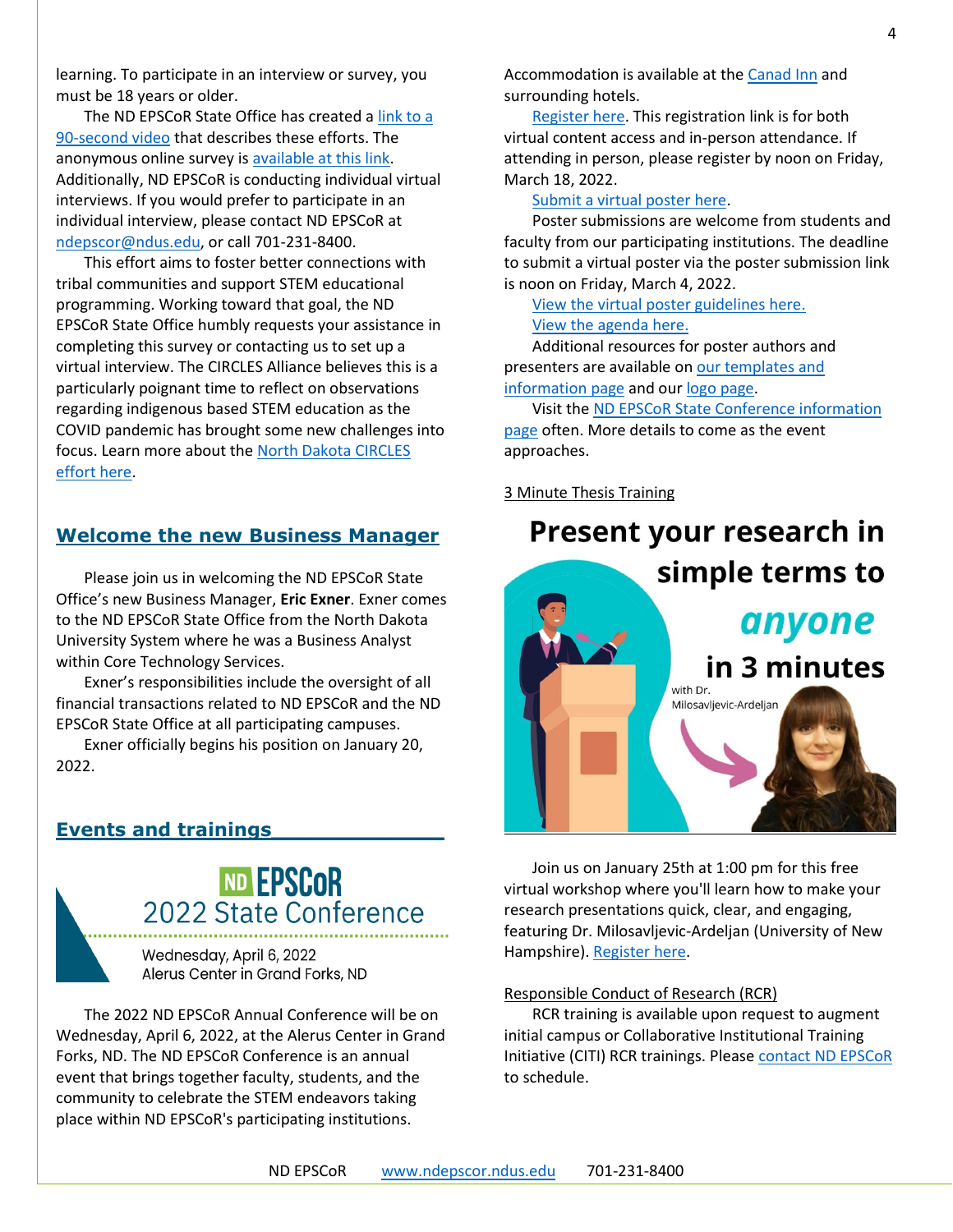# **News of note\_\_\_\_\_\_\_\_\_\_\_\_\_\_\_\_\_\_**

ND EPSCoR ND-ACES researchers to be Co-PIs on new NSF EPSCoR Track-2 cooperative agreement

# **Congratulations**



# ND EPSCOR

Congratulations to NATURE Sunday Academy faculty **Ying Huang** (NDSU), PI and to ND EPSCoR ND-ACES researchers **Trung Bao Le** (NDSU) and **Kerry Hartman** (NHSC), co-PIs, on a recently awarded NSF EPSCoR Track-2 cooperative agreement that will create an artificial intelligence research center focused on sustainable energy. Also listed as co-PIs on the award is past ND EPSCoR NATURE Coordinator, **Eakalak Khan** (University of Nevada Las Vegas), and Haitao Liao (University of Arkansas).

# **The ND EPSCoR State Office makes STEM awards to participating institutions\_\_\_\_\_\_\_\_\_\_\_\_\_\_\_\_\_\_\_\_**

In its Fall 2022 STEM awards, the ND EPSCoR State Office made 10 awards to three participating institutions totaling \$419,474; including six equipment awards to three campuses totaling \$398,835 and four equipment repair awards to one campus totaling \$20,639.

Participating campuses funding included: one award to UTTC for \$60,831; three awards to UND for \$188,004; and six awards to NDSU for \$170,639.

[Click here for a complete list of awardees.](https://www.ndepscor.ndus.edu/serving-our-state/buiding-stem-capacity-and-competitiveness/) Please join the ND EPSCoR State Office in congratulating these awardees.

# **Funding opportunities**

Funding Opportunities come from three sources: 1. The National Science Foundation (NSF)-funded New Discoveries at the Advanced Interface of

Computation, Engineering, and Science (ND-ACES) RII Track-1 cooperative agreement, which consists of two broad components: 1) Center for Cellular Biointerfaces in Science and Engineering (CCBSE), which consists of three research pillars: materials design, cellular systems, and computational approaches and 2) PROmoting Sustainable Partnerships in Education and Research (PROSPER), which consists of four connected project elements: education and workforce development, broadening participation, partnerships and collaborations, and communication and dissemination.

- 2. ND EPSCoR State Office
- 3. [EPSCoR and EPSCoR-like federal funding agencies,](https://www.nsf.gov/od/oia/programs/epscor/nsf_oiia_epscor_epscor_eicc.jsp) which include: Department of Energy (DOE), National Aeronautics and Space Administration (NASA), National Institutes of Health (NIH), NSF, U.S. Department of Agriculture (USDA), and Department of Defense (DoD).

# Track-1 ND-ACES: Rural Student Teaching Experience (RSTE) Program

The ND EPSCoR National Science Foundation (NSF) funded RII Track-1 cooperative agreement New Discoveries in the Advanced Interface of Computation, Engineering, and Science (ND-ACES) Rural Student Teaching Experience (RSTE) program provides unique learning experiences for up to two teacher candidates. The goal of the RSTE program is to provide an exceptional learning experience for teacher candidates in a rural school and community while they complete the requirements of their undergraduate programs. For Fall 2022, the ND EPSCoR RSTE program will provide support for two STEM teacher candidates while they complete their one-semester student teaching internship in a rural North Dakota school. For details, see the PDF download: [Request for Applications.](https://www.ndepscor.ndus.edu/fileadmin/ndus/ndepscor/RSTE/RSTE_Fall_2022_RFA.pdf)

Application deadline: noon on January 28, 2022

# Track-1 ND-ACES: Doctoral STEM Teaching Assistantship NDSU/UND ONLY

Under ND-ACES, the Doctoral STEM Teaching Assistantship program is designed to: 1) increase NDSU/UND doctoral students' understanding of and experience in undergraduate STEM teaching and 2) provide course release time to the Tribal College/University (TCU), Primarily Undergraduate Institution (PUI), and Master's College/University (MCU) faculty/instructors/CCBSE researchers so that they are able to spend additional time conducting their research. The Doctoral STEM Teaching Assistantship Program is a semester-long teaching placement (during Spring 2022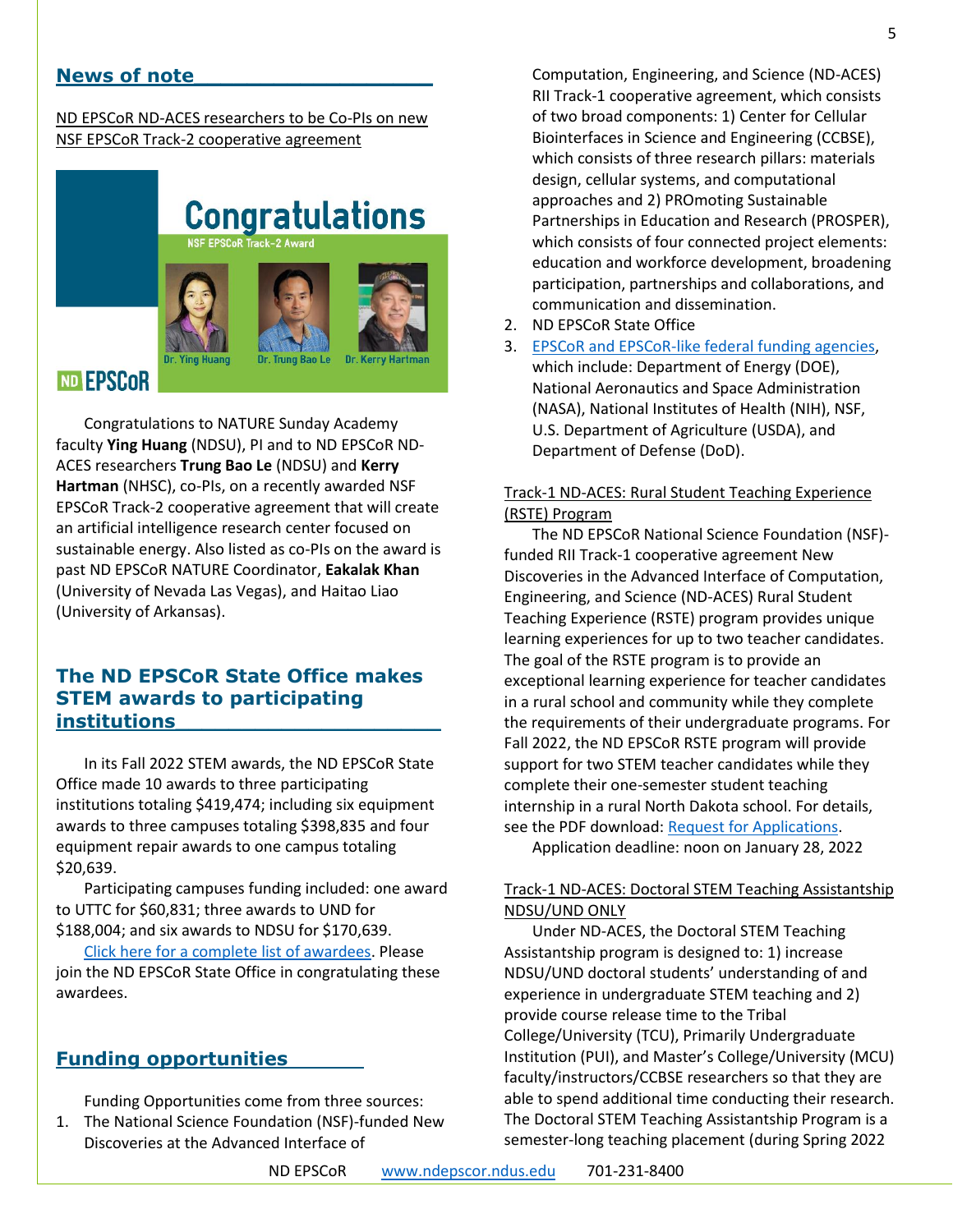or Fall 2022) that will take place at a CCBSEparticipating TCU, PUI, or MCU. Under the direction of the faculty/instructor/CCBSE researcher on those campuses, doctoral students will teach one course determined collaboratively between the doctoral student, the TCU/PUI/MCU faculty/instructor, and the institution. For more information, see the [Request for](https://www.ndepscor.ndus.edu/fileadmin/ndus/ndepscor/STEM/STEM_Teaching_Asst._2021.pdf)  [Applications.](https://www.ndepscor.ndus.edu/fileadmin/ndus/ndepscor/STEM/STEM_Teaching_Asst._2021.pdf) Please be aware of the following application deadline:

• Fall 2022 Award Dates: August 1 – December 15, 2022 / Application Due: February 28, 2022

#### Undergraduate Research Assistantship (URA) Program

This program gives current junior and senior undergraduate students pursuing a B.S. STEM degree at a four-year institution (or a two-year institution granting B.S. STEM degrees) an opportunity to perform research within the National Science Foundation (NSF) funded New Discoveries in the Advanced Interface of Computation, Engineering, and Science (ND-ACES) Center for Cellular Biointerfaces in Science and Engineering (CCBSE).

The URA is a six-month award that is renewable for up to one additional year. URA awardees will conduct up to 18 months of research under the direction of a ND-ACES CCBSE researcher. For more information, see the [Request for Applications.](https://www.ndepscor.ndus.edu/fileadmin/ndus/ndepscor/Undergraduate_Research_Assistantship/URA_2022.23RFA_reopened.pdf)

Application Deadline: Open until funds are exhausted

# Distributed Research Experience for Undergraduates (dREU)

Under this program undergraduate students – from the nine ND EPSCoR ND-ACES RII Track-1 participating campuses - three Primarily Undergraduate Institutions (PUIs), one Master's College/University (MCU), three Tribal Colleges/Universities (TCUs) located in ND, or the two Research Universities (RUs) – are required to work in the ND-ACES Center for Cellular Biointerfaces in Science and Engineering (CCBSE) alongside NSF Track-1 faculty researchers on their CCBSE cutting-edge research projects in materials design, cellular systems, or computational approaches. Women, minorities underrepresented in STEM, persons with disabilities, first generation college students, economically disadvantaged or rural populations are strongly encouraged to apply. For more information, see the [Request for Applications.](https://www.ndepscor.ndus.edu/fileadmin/ndus/ndepscor/REU/2021REURFAfinal_reopened.pdf)

Application Deadline: Open until funds are exhausted

#### ND NASA EPSCoR R3 CAN RFP

In response to the FY 202[2 NASA Notice of Funding](https://nspires.nasaprs.com/external/solicitations/summary!init.do?solId=%7BBEDBDE59-E1FF-8C25-63F7-313452FDFD09%7D&path=open)  [Opportunity \(NOFO\) EPSCoR Rapid Response Research](https://nspires.nasaprs.com/external/solicitations/summary!init.do?solId=%7BBEDBDE59-E1FF-8C25-63F7-313452FDFD09%7D&path=open)  [\(R3\) Announcement Number: NNH22ZHA004C,](https://nspires.nasaprs.com/external/solicitations/summary!init.do?solId=%7BBEDBDE59-E1FF-8C25-63F7-313452FDFD09%7D&path=open) the [North Dakota NASA EPSCoR](https://ndnasaepscor.und.edu/) (Established Program to Stimulate Competitive Research) is soliciting preproposals from faculty at [affiliate institutions](https://ndnasaepscor.und.edu/about/affiliate-members.html) specifically designed to promote and expand NASA research in North Dakota. Following preliminary proposal selection by ND NASA EPSCoR, the selected pre-proposal team(s) will work directly with the ND NASA EPSCoR office to submit a full proposal to NASA via NSPIRES.

The full RFP, online submission form, and budget sheet can be found in the RFP announcement on the ND [NASA EPSCoR website.](http://blogs.und.edu/jdosas/2021/12/nd-nasa-epscor-r3-can-f21/)

Pre-proposals are due Noon, 1/24/2022.

## EPSCoR Research Infrastructure Improvement Program: Bridging EPSCoR Communities (RII-BEC)

The Established Program to Stimulate Competitive Research (EPSCoR) is designed to fulfill the mandate of the National Science Foundation (NSF) to promote scientific progress nationwide. Jurisdictions are eligible to participate in the NSF EPSCoR Research Infrastructure Improvement (RII) Program based on their level of total NSF support over their most recent five years. Through this program, NSF facilitates the establishment of partnerships among academic institutions and organizations in governmental, nonprofit, and commercial or industrial sectors that are designed to effect sustainable improvements in a jurisdiction's research infrastructure, Research and Development (R&D) capacity, and hence, its R&D competitiveness. For details, see the program [solicitation.](https://www.nsf.gov/pubs/2022/nsf22536/nsf22536.htm) Please be aware that some campuses may have internal guidelines related to this RFP.

Proposals are due April 4, 2022

## Department of Defense EPSCoR Capacity Building

The DEPSCoR Capacity Building competition objectives are to jumpstart capability development in the State/Territory through increased human, technical, and management resource and to achieve excellence in a DoD-relevant research area through funding to support equipment, education, research, and other relevant activities.

Grants awarded under this program are intended to support the strategic objectives of IHEs (either individually or in partnership with others) in DEPSCoR States/Territories to achieve basic research excellence in areas of high relevance to the DoD. Proposals will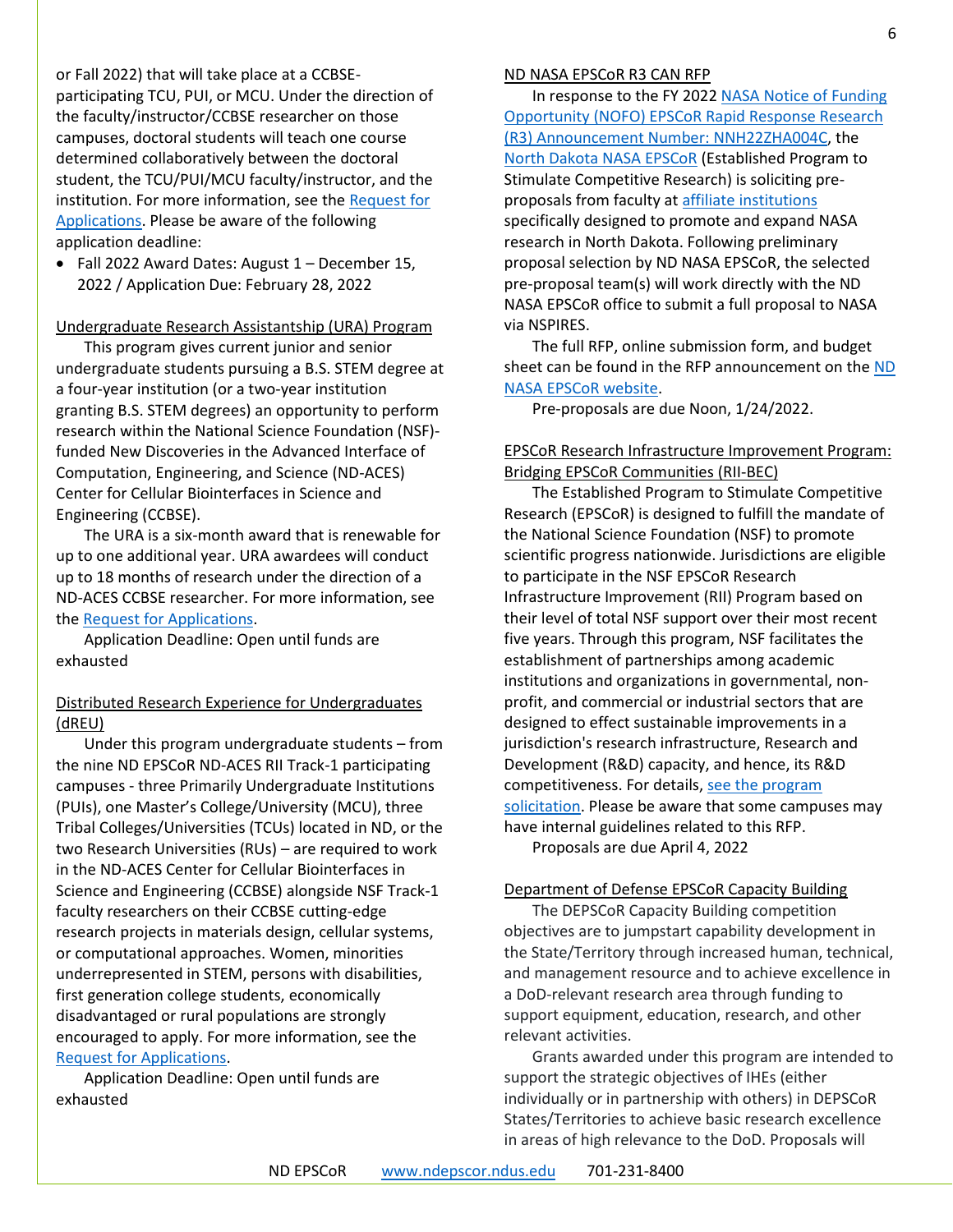vary depending on technical field and geographic region. View the grant opportunity details [here.](https://epscorideafoundation.us1.list-manage.com/track/click?u=54d669391232b23bf15d1a89f&id=66c86fc795&e=e5e9efddb6) Slides from Summer 2021 info sessions are available [here.](https://epscorideafoundation.us1.list-manage.com/track/click?u=54d669391232b23bf15d1a89f&id=9cb850104f&e=e5e9efddb6)

• Due February 22, 2022

# Department of Defense EPSCoR Research Collaborations

The DEPSCoR competition intends to encourage collaborations on basic research projects of interest to the Department. The program is structured to form a 2 person team between 1) a researcher who has never served as a principal investigator (PI) on a prior DoDfunded award and 2) an investigator who will provide mentorship and has served as a PI on a DoD-funded research award actively between 1 October 2014 and 30 September 2021. View the grant opportunity details [here.](https://www.grants.gov/web/grants/view-opportunity.html?oppId=333421) Slides from Summer 2021 info sessions are available [here.](https://epscorideafoundation.us1.list-manage.com/track/click?u=54d669391232b23bf15d1a89f&id=9cb850104f&e=e5e9efddb6)

• Due February 22, 2022

# Department of Defense: DEPSCoR Regional DoD Day

The Department of Defense (DoD) has asked the University of South Dakota to host a regional DEPSCoR DoD Day, where DoD program managers will provide information about the DEPSCoR program and general information about working with the DoD. The regional DEPSCoR Day will be held in Spring of 2022 in Vermillion, SD. For more information, please see: [DEPSCoR Regional DoD Day](https://www.usd.edu/research/depscor-dod-day)

## NSF: EPSCoR Workshop Opportunities

EPSCoR is designed to fulfill NSF's mandate to promote scientific progress nationwide, and NSF EPSCoR continually welcomes proposals for workshops in Solicitation NSF 19-588. These workshops focus on multi-jurisdictional efforts of regional to national importance related to EPSCoR's goals and NSF's mission. For more information, please see the RFP: [EPSCoR](https://www.nsf.gov/pubs/2019/nsf19588/nsf19588.pdf)  [Workshop Opportunities](https://www.nsf.gov/pubs/2019/nsf19588/nsf19588.pdf)

# **Acronyms\_\_\_\_\_\_\_\_\_\_\_\_\_\_\_\_\_\_\_\_\_**

Participating Institutions:

- Master's College/University (MCU)
	- o Minot State Minot State University
- Primarily Undergraduate Institutions (PUIs)
	- o DSU Dickinson State University
	- o Mayville State Mayville State University
	- o VCSU Valley City State University
- Research Universities (RUs)
	- o NDSU North Dakota State University
	- o UND University of North Dakota
	- Tribal Colleges/Universities (TCUs)
		- o CCCC Cankdeska Cikana Community College
		- o NHSC Nueta Hidatsa Sahnish College
		- o SBC Sitting Bull College
		- o TMCC Turtle Mountain Community College
		- o UTTC United Tribes Technical College

# Funding:

- National Science Foundation (NSF) EPSCoR Research Infrastructure Improvement (RII) Track-1 Collaborative Agreements
	- o ND-ACES New Discoveries in the Advanced Interface of Computation, Engineering, and Science (NSF OIA #1946202)
- NSF Collaborative Research
	- o CIRCLES Alliance Cultivating Indigenous Research Communities for Leadership in Education and STEM Alliance (NSF OIA #2038196)
- ND EPSCoR State Office
	- o STEM programming identified within the newsletter and state match funding for ND-ACES